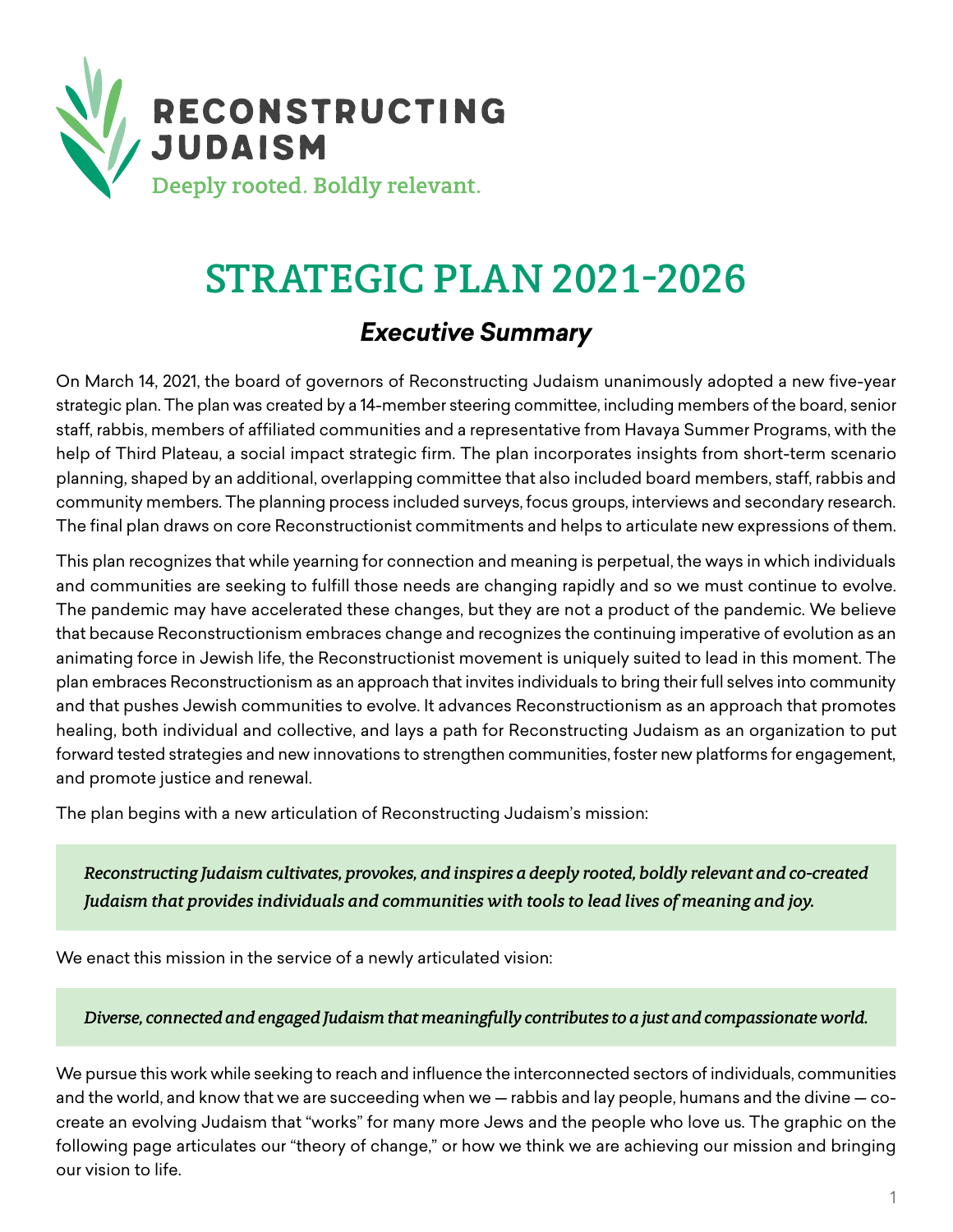Reconstructing Judaism cultivates, provokes and inspires a deeply rooted, boldly relevant and co-created Judaism that provides individuals and comunities with tools to lead lives of meaning and joy.



and compassionate world.